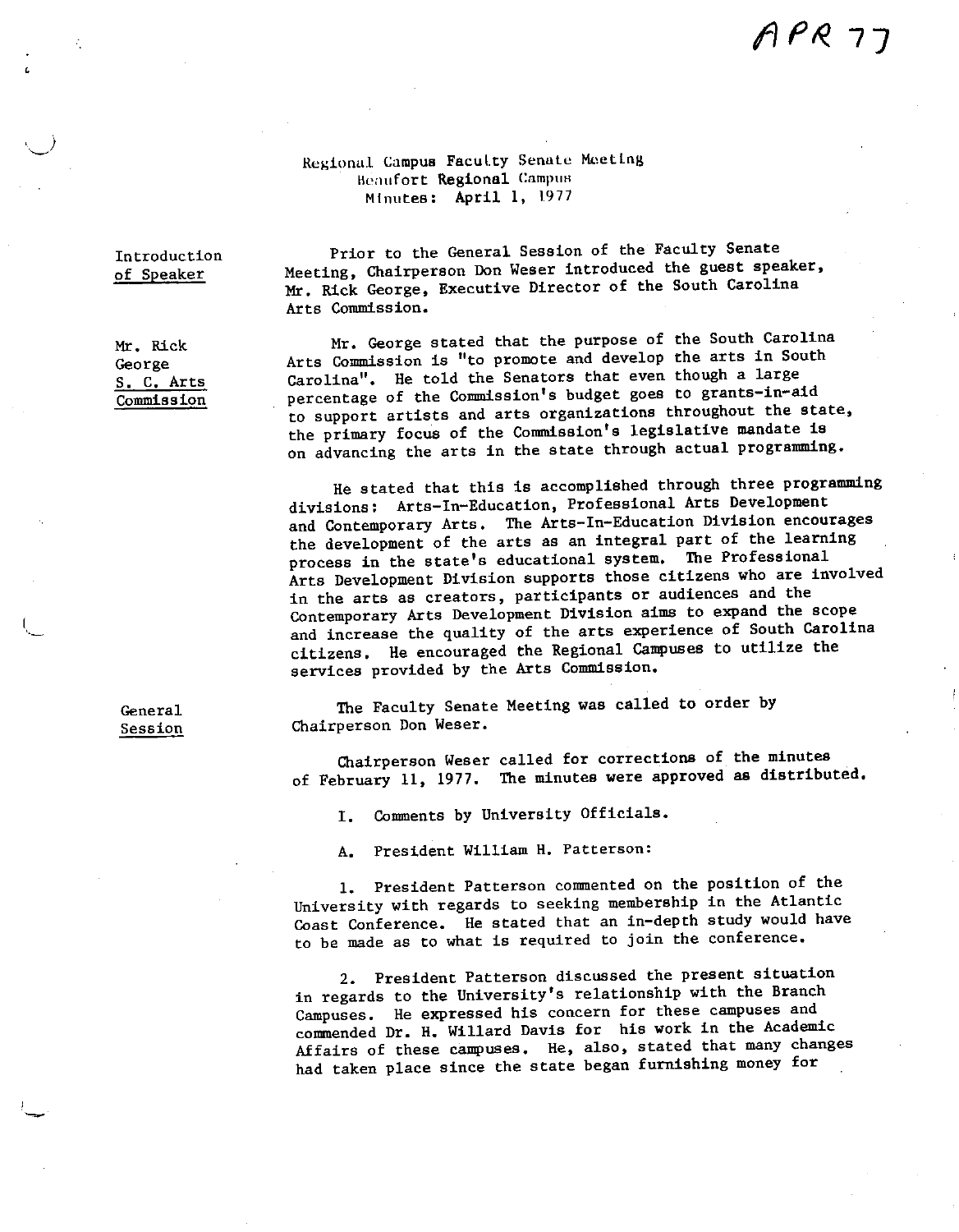capital improvements on the Branch Campuses.

3. President Patterson brought the Senators up to date on the Board of Trustees in regards to seeking a President. He stated that no candidates had been interviewed by the Board of Trustees and, hopefully, this situation will be resolved within the next few months.

B. Provost Keith E. Davis:

1. Provost Davis stated that his principle subject was the work currently being done on the Columbia Campus concerning the revision of academic standards by all Colleges. He reported that there were no drastic changes taking place.

Provost Davis reported that the Faculty Senate made a reccommendation during a Fall meeting that each College be empowere<sup>d</sup> to set its own rules for entrance into the college as <sup>a</sup>major and its own standards with respect to being in good academic standards in the college. This was approved by the Board of Trustees in January.

Provost Davis reported that there are a number of colleges considering a "c" average (2.0) being required either in all of the coursework or in certain required courses for that major as the standard of admission to the college as <sup>a</sup>major in that division, He stated at this time no college or school is proposing a standard higher than that except the baccalaureate Nursing Program and this is due to the growth of that school within the last five years,

Provost Davis urged the Senators to pay particular attention to the proposals coming forward at the next Columbia Senate Meeting which would be distributed for review and discussion, and that the vote will take place in the May Senate meeting.

2. Provost Davis stated that the general suspension policies are being studied and some changes will be made which will probably be based on the old University suspension policies, He reported that the same rules that apply to the Colwnbia Campus will also apply to the two year Regional **Campuses.** 

3. Provost Davis offered to answer questions.

a, Will there be any differences as far as procedures in paperwork. for students transferring from Regional Campuses?

**Provost**  Davis responded that there will be **some new**  procedural work. Possibly, a review of the students record by the Admission Officer in the College.

b, Will it still be possible for students with undecided majors to transfer to the Columbia Campus?

Provost Davis' reply was yes. He stated that the

•Provost Davis ~ revision of Academic Standards

Study of **Suspension**  Policies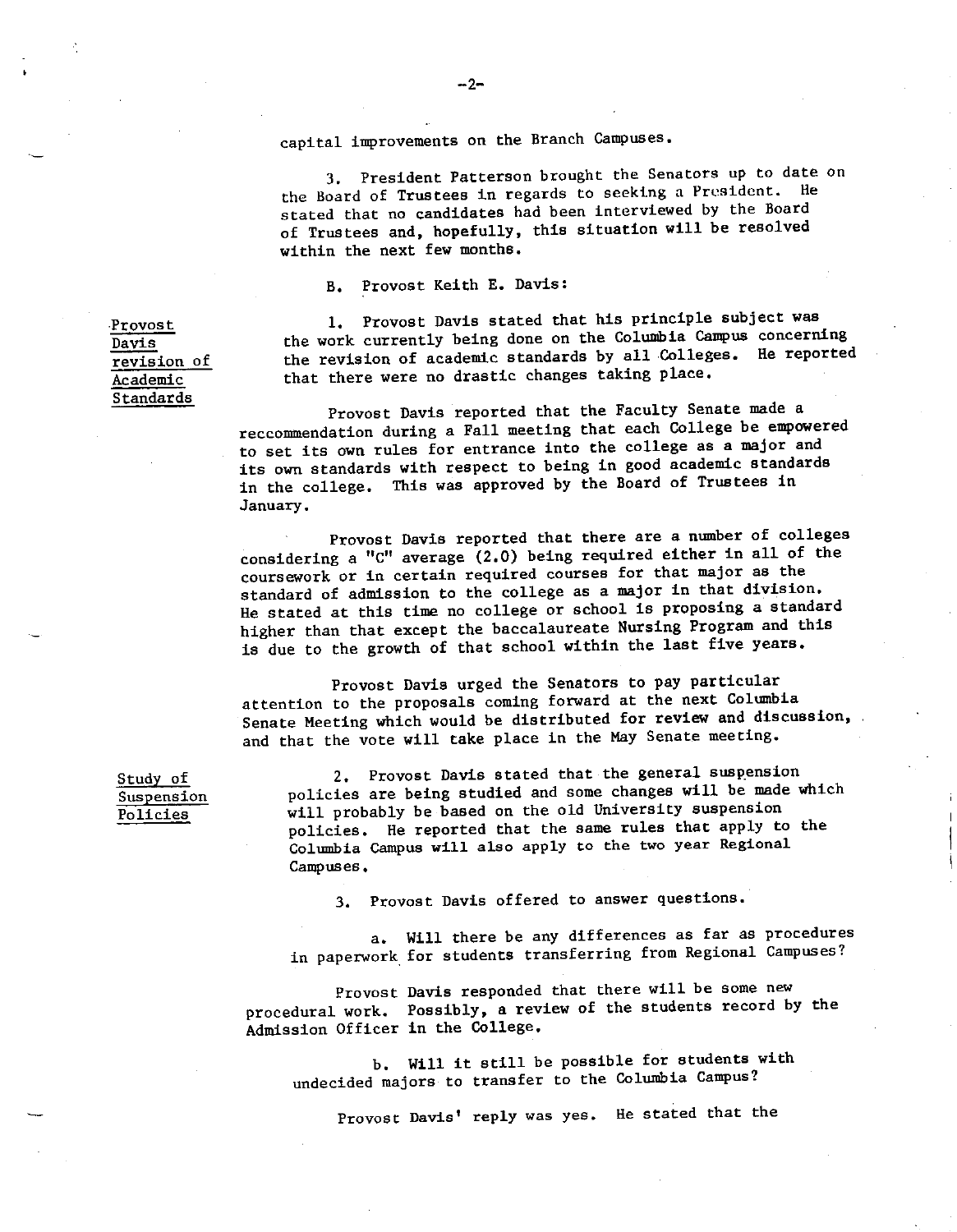undecided major program will continue and that there is no distinctive grade point average for that major.

C. Dr. H. Willard Davis

Dr. Davis commented on the Tenure and Promotion Procedures of the Regional Campuses.

1. He stated that he did not think that anyone who expected to be considered during a session should serve on the committee that year.

2. Dr. Davis stated that the reviewing of all files each year has caused some problems which must be altered.

3. He stated that the two year campus committee and two of the four year campuses have been too generous in recommending faculty from Assistant to Associate Professor.

Dr. Davis stated that changes will be made for more practical procedures in the future.

In his last comments to the Senate, Dr. Davis stated that from 1968 - present, he has enjoyed meeting with the Faculty Senate and wished successful careers to everyone and the best to all the Regional Campuses.

D. Dr. John J. Duffy

Dr. Duffy Student Performance

**Dr. Davis**  Tenure and Promotion **Procedures** 

> Dr. Duffy commented on the report concerning the performance of students transferring from Regional Campuses to the Columbia Campus. He stated that five campuses are still progressing and three are not. He suggested that campuses need to pay more attention to the quality of the two year programs and the grading practices in relationship to students in the programs.

He urged the body to encourage faculty menbers to make studies and offered his support to anyone interested in making detailed follow-up studies. He stated that the reports on **student performance are available at each campus.** 

II. Report from the Nominating Committee

A. Professor Jimmie Nunnery (Lancaster) reported that the Nominating Committee had selected the following persons:

Nominating **Committee**  Report

Vice-Chairperson--Professor John Stine (Union) Secretary--Professor Elizabeth Dunlap (Beaufort) **Curricula and New Courses Committee--Professor Marnie Foster**  (Lancaster)

Faculty Welfare Committee--Professor Dinford Maness (Sumter) Library Committee--Dr. John Wright (Union)

**Academic Advisory and Faculty Liaison Committee--Professor** Jimmie Nunnery (Lancaster)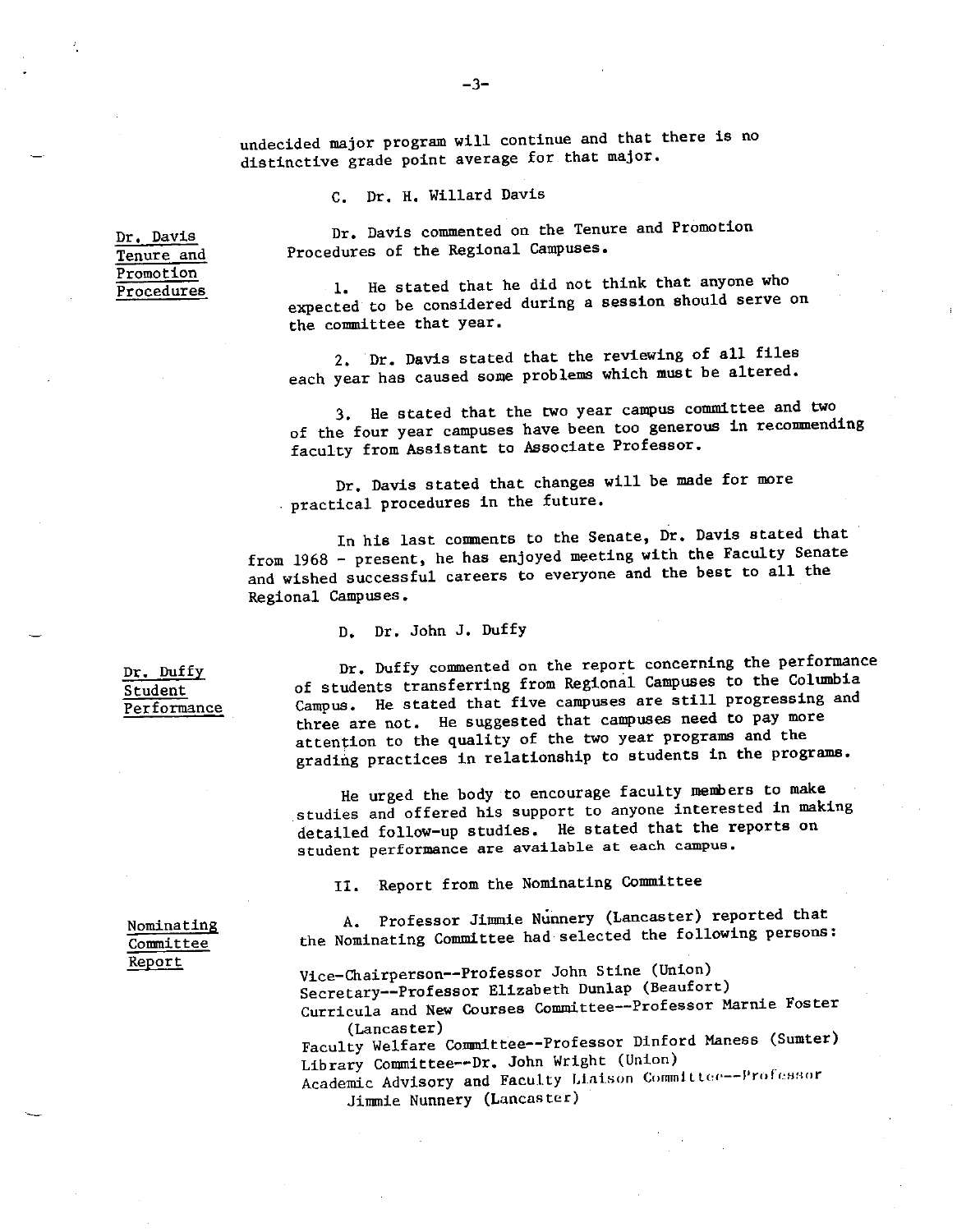**No new nominations were made from the floor, Chairperson**  Don Weser announced that it would hold nominations open until later in the meeting at which time the Committee's recommendations would be acted upon.

III. Reports from Standing Committees

A. Rights and Responsibilities--Professor Jimmie E. Nunnery (Lancaster) Chairperson:

Presented one motion for action by the Senate.

Motion l

Standing Committee **Reports** 

> 1. That an additional member be added to the executive committee making the composition of the committee total five. This person shall be elected at large from the Faculty Senate annually.

Discussion: Dr. Wright (Union) asked Professor Nunnery to give the rationale on this motion. Professor Nunnery stated that the rationale of the committee as follows: (1) How do you break a dead lock on a four person committee? (2) The Nominating Committee tried in every way possible to have representation from all Regional campuses some place, which turned out to be impossible. Therefore, the committee felt that this would solve that problem and give equa<sup>l</sup> representation to all campuses.

Motion Approved The motion was approved.

Professor Nunnery reported that the Nominating Committee had a nominee for the additional member--Professor Marion Preacher (Salkehatchie).

B. Financial Concerns Committee--Professor Marnie Foster (Lancaster) Chairperson.

Professor Foster stated that Professor Harold Sears will make a report on the salary study. (pages 5-7)

**C. Intra University Services C.Ommittee--Professor**  Judy Session (Salkehatchie) Chairperson.

Professor Session presented two motions for action by the Senate.

Motion 1

1. That the Regional Campus Faculty Senate recommend that a Regional Campus Librarian be appointed to the University Committee studying the report of the South Carolina **Commission on Higher Education report entitled, "Resources of**  South Carolina Libraries."

**After a lengthy discussion, the motion waH amended aH**  follows:

 $-4-$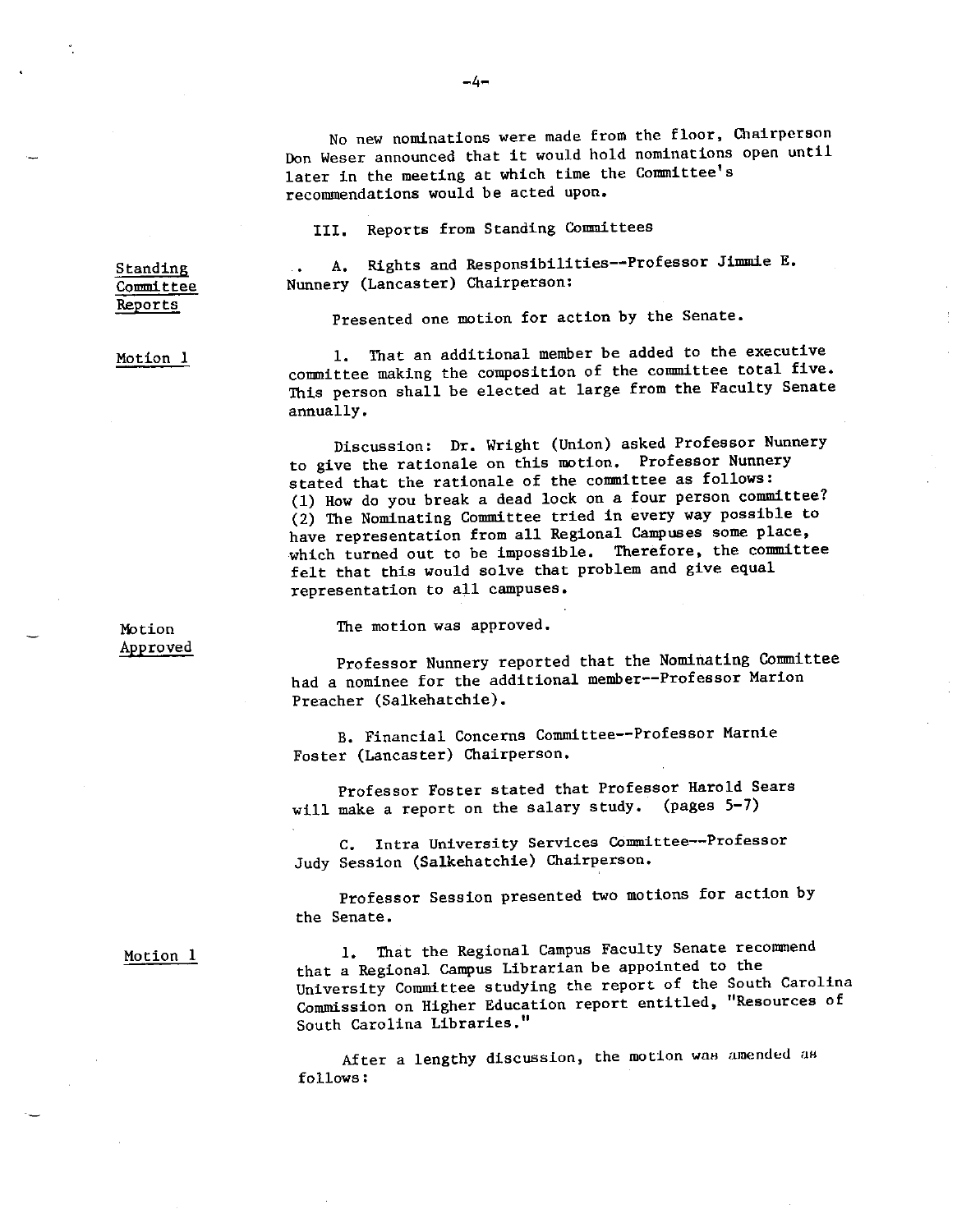Financial Concerns Committee Report: Dr. Harold Sears

Last year, the Financial Concerns Committee described the faculty of the regional campus system, with emphasis on salary. We continue to be interested in salary, particularly in what factors affect one's salary.

One's highest degree no doubt affect one's performance and so should in part determine one's salary, One's salary should also be based. on rank (ie. assistant professor) and on years of experience. Other factors might affect one's salary as well: sex, race, field of study, campus. It might be that, other things being equal, females are paid less than males, non-whites are paid less than whites, artists are paid less than scientists, or those at small campuses are paid less than those at larger ones. We are now measuring, by means of regression analysis, how much each of these variables affect one's salary, and the results of this study are presented in an appendix to these minutes.

The accompanying frequency distribution shows (although it does not measure) how salary is related to two variableshighest degree and rank. For purposes of comparison, every **salary was converted to ''pay per nine months'' and was rounded**  to the nearest \$500. This is plotted along horizontal **axis.**  Number of individuals is plotted along the vertical **axis. We**  considered only full-time faculty at the five two-year campuses. Notice that there are five separate graphs, each with its own base-line. Within each graph, the height of each bar is proportional to the number of individuals earning that salary.

Based on the large spread in those graphs, it is clear that degree and rank are by no means the only variables that affect salary. The regression analysis will expand on this point. In the meantime, each faculty member can examine his or her salary, with respect to that of his peers, and ask (himself, his superiors) why he is receiving what he is.

In addition to this internal study, we compared faculty salaries at USC regional campuses with those at some other campuses in South Carolina. We found that salaries are much lower on the regional campuses than on the main campus. mean salary of an instructor at U.S.C. is 10.9, of an assistant professor is 14,4, and of an associate professor is 18,0 (thousands of dollars based on data for 1975-76 published in the AAUP bulletin for summer of 1976). However, regional campus faculty do not earn much less than the faculty of four-

·-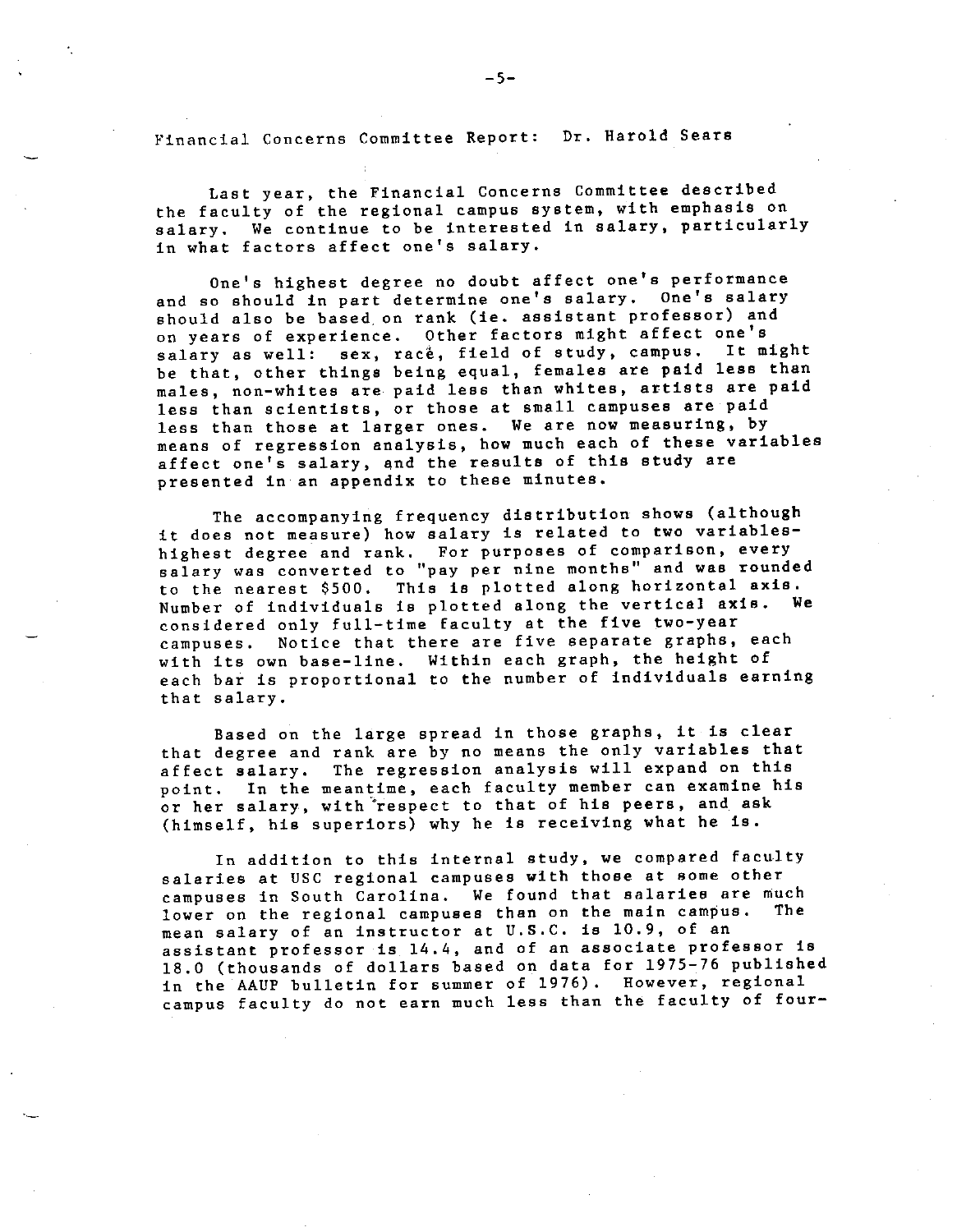year institutions that do not grant higher degrees (Benedict, Central Wesleyan, Coker, Columbia, Lander, Newberry, Presbyterian, Voorhees, Wofford). At these institutions, the mean salary of an assistant professor is 11.4, and of an associate professor is 13,3 (again, from AAUP for 1975-76). Note that this regional campus study considers 1976-77 salaries and that none of these studies considers fringe benefits, which tend to be higher elsewhere.

This analysis is really concerned with estimating the difference between two salaries, given certain information about the people. If two faculty members were alike in all respects examined except rank, one would estimate that the librarian was earning \$3473 less than the administrator, Given the information we have, we would estimate that <sup>a</sup> librarian earns \$1630 less than an otherwise equivalent instructor (the difference between the two figures in the table). We would estimate than an assistant professor earns \$1685 less than an otherwise equivalent associate professor.

In interpreting these results, we must realize that we do not have all the relevant information. We have no direct<br>manaure of one's teaching ability or research effort. We do measure of one's teaching ability or research effort. not know where one's degree was earned. These and other variables probably have an effect on salary and would probably alter the apparent effect of all other variables.

With these reservations, however, it seems clear that rank is the strongest determinant of one's salary. Of course, rank is an indirect measure of most of the variables we would expect to affect salary, including teaching ability and research effort. It appears that degree and experience at USC also affect salary to some extent. Although it is surprising, it seems safe to suggest that one's campus has a substantial effect on one's salary, and field, sex and race might exert a small effect as well.

Dorsey Glenn of the Computer Center gave us a great deal of assistance in this analysis, and we are very grateful to **her.** 

·-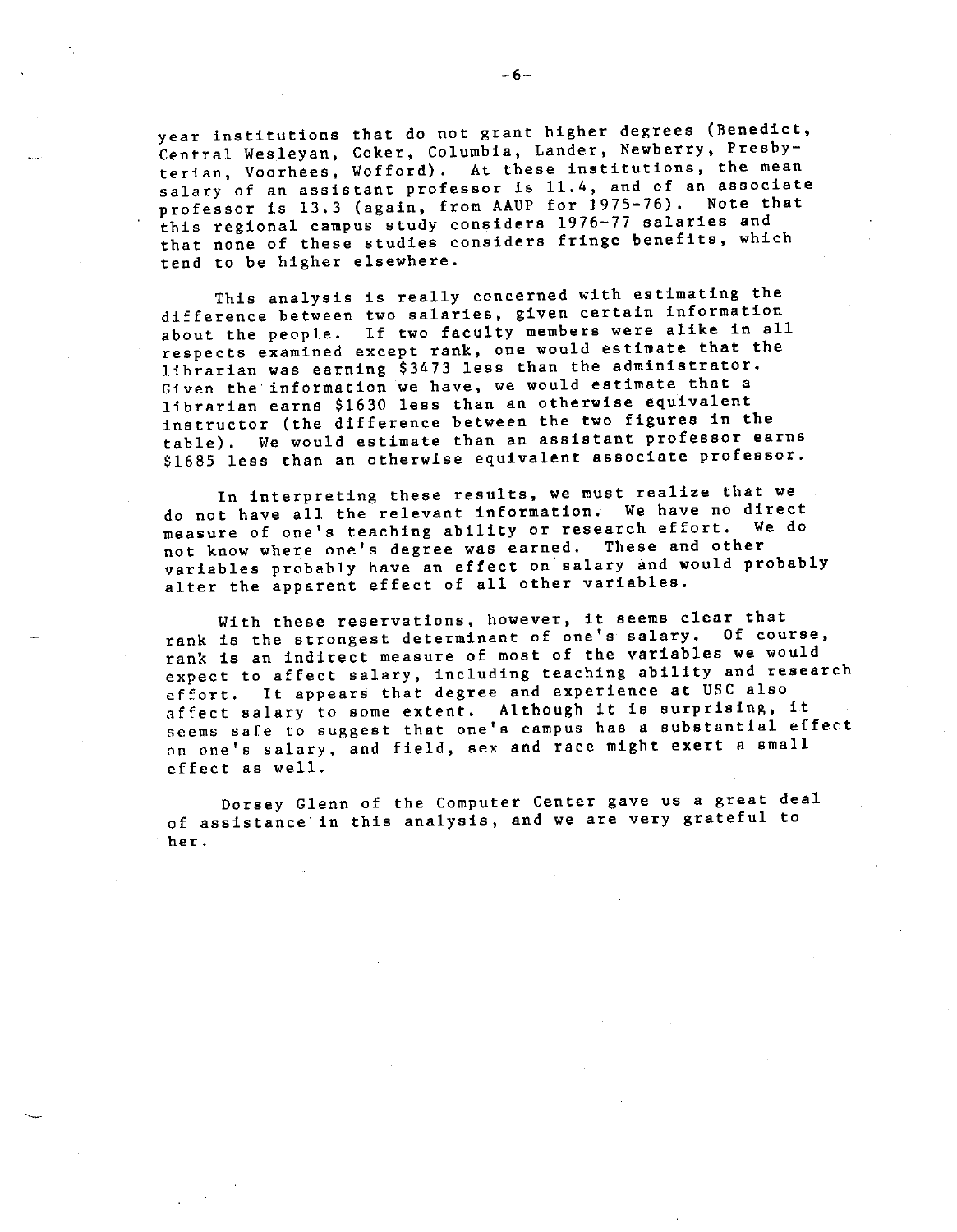## SALARY DISTRIEUTION ACCORDING TO RANK AND DECREE



kine Month Salary (thousands)

- 7-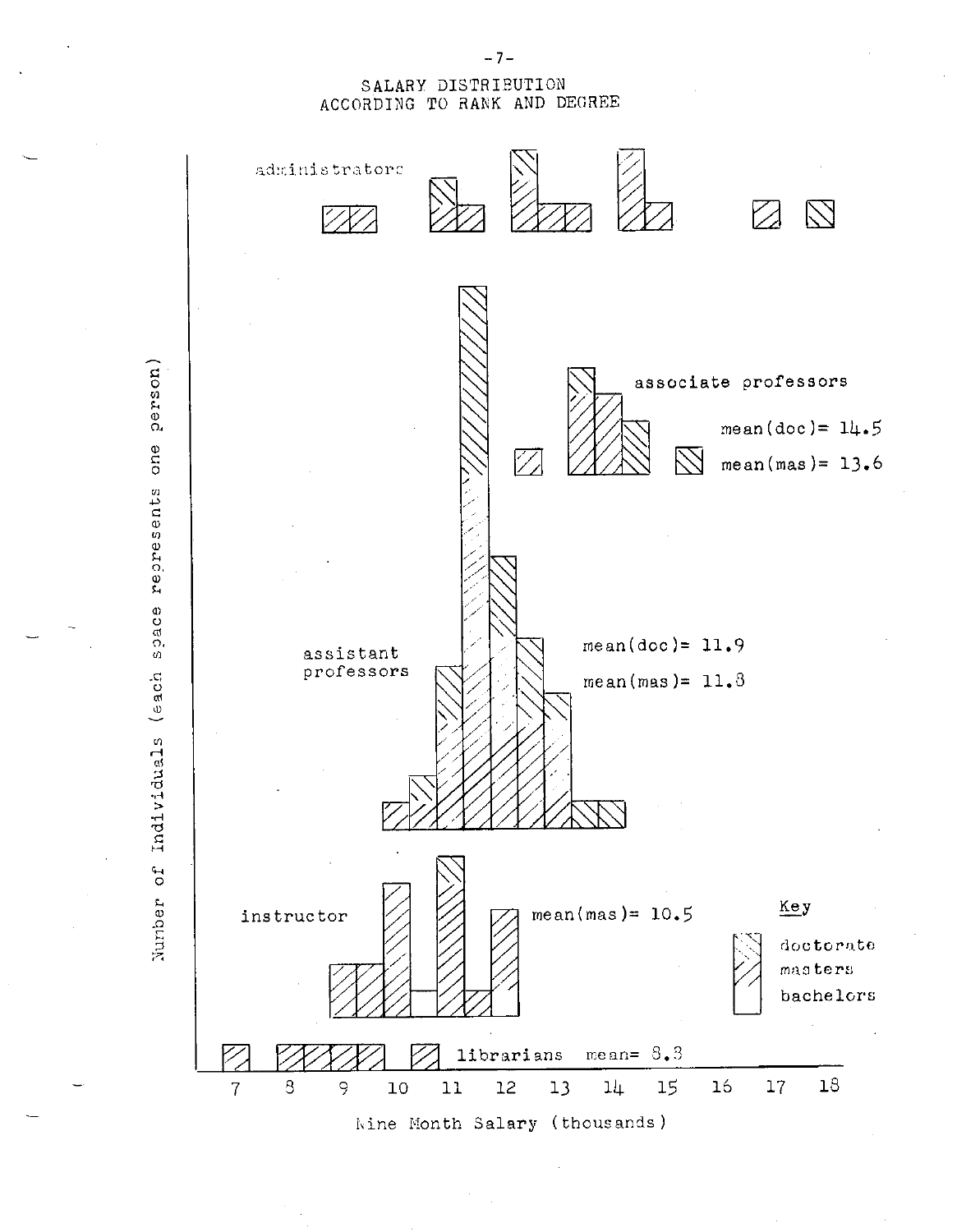That the Regional Campus Faculty Senate recommend that <sup>a</sup> Regional Campus Librarian be consulted by those who act upon the study of the South Carolina Conmission on Higher Education entitled "Resources of South Carolina Libraries."

The motion was approved.

Motion 1 Approve<sup>d</sup>

Motion 2

2. That the Senate go on record in support of recommendation 115 which states, "Define the role of the University of South Carolina toward its branches and Regional Campuses, particularly with respect to the coordination of library development."·

The motion was approved.

·Motion 2 Approve<sup>d</sup>

IV. Special Committee Reports

A. Library Committee--Dr. John Wright (Union) Representative.

Dr. Wright reported that five principles areas were discussed in the library meeting.

- 1. Use of the library during the energy crisis.
- z. A need for increased funding for the library for
- next year.<br>3. Discussion on book theft and mutilation.
- 4. Classification of periodicals for the Science Library.
- 5. The Library is now in the Association of the Center
- for Research Libraries which **is** a **holding in Chicago**  with all kinds of materials. This is primarily for those doing research work.

Dr, Wright stated that the next meeting would be in April.

B. Curricula and New Courses Committee--Professor Marnie

Foster (Lancaster) Representative,

Professor Foster reported that she had attended four meetings since the last Senate meeting. She stated the Columbia Senate met and made a few minor changes, She referred to changes made in the Art Department, English Department in deletions and number changes and descriptions. She mentioned other changes in Media Arts, Department of Philosophy, Religion and Sociology. She suggested referral to the Columbia Senate Minutes and Agenda for details on these changes.

C. Faculty Welfare Committee--Professor John Woodward (Military) Representative.

Professor Woodward reported that two items were discussed in the committee meeting.

1. A discussion concerning the Columbia Campus Faculty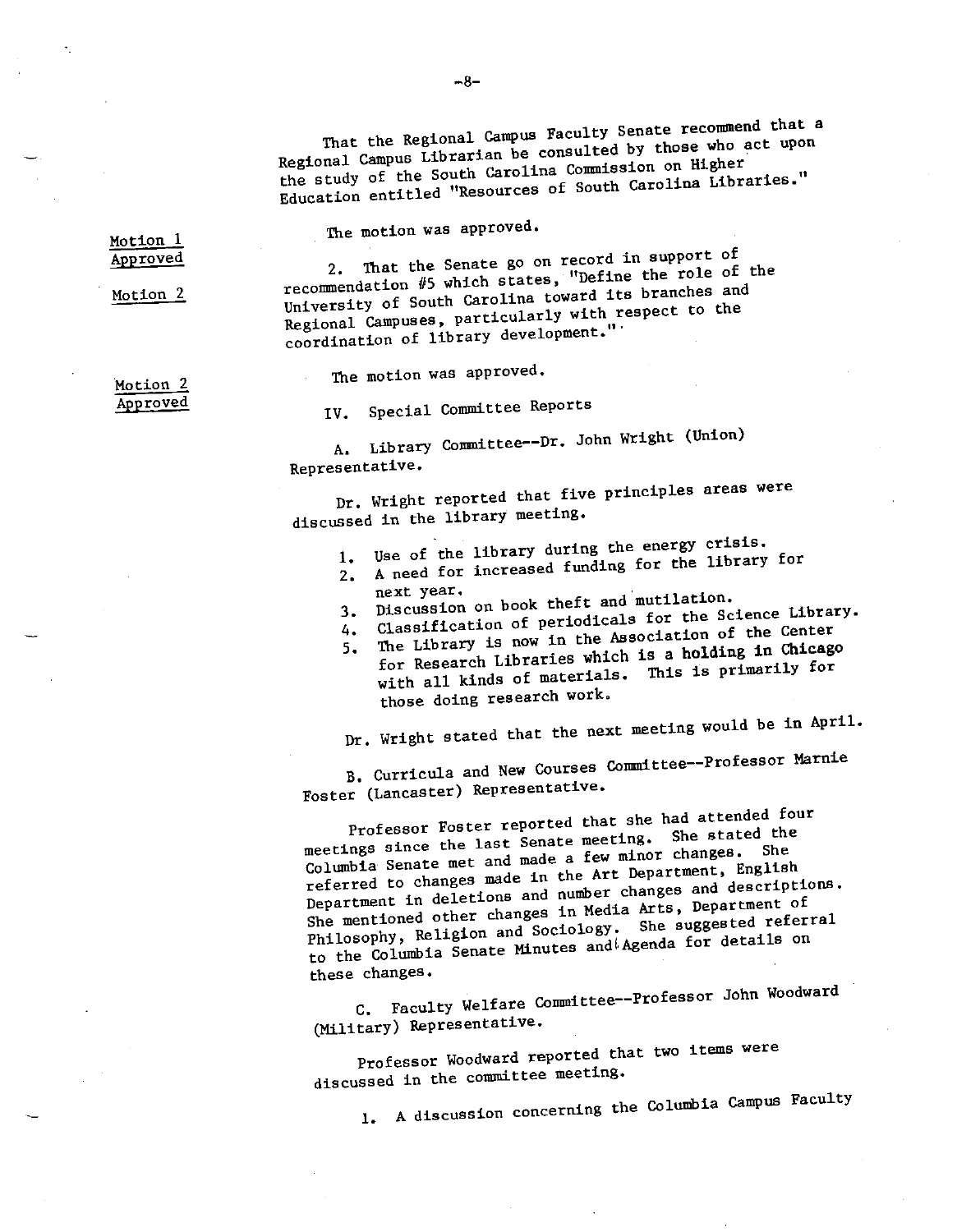Manual on the Tenure and Promotion Procedures being **re**evaluated every three years in conjunction with the Promotion and Tenure Committee with the Faculty Welfare Committee,

2, A Publication sent out by the State Employees Association on two goals.

a, To lower retirement age from 65 to 62 with no penalty.

b. To work for an increase for the "graded employees."

Professor Woodward stated that there was nothing in the goals relating to the Faculty members in the institutions of higher learning. He reported that the conmittee contacted the Employees Association concerning these goals and were told that there was a misunderstanding and suggested that more faculty members join the association, also that faculty members organize some kind of an organization to suppor<sup>t</sup> them in this area,

Dr, H. Willard Davis responded concerning the State Employees Association stating that there is a small percentage of faculty members who join the association and that the association has helped faculty members in many ways. Again, he encouraged more interest in the Association.

D, Academic Advisory--Faculty Liaison Committee-- Professor Emilie Towler (Aiken) Representative,

1. Professor Towler re-emphasized Provost Davis' report on the establishment of criteria for academic standards in the Schools and Colleges on the Columbia Campus. She encouraged the body to circulate the criteria and ge<sup>t</sup> input from each faculty member because of its importance to the Regional campuses.

2. Professor Towler commented on the work of the Search Committee stating that seven names had been sent to the Board **of Trustees. She also, stated that if the Trustees propose**  someone else, the Search Committee will be reactivated, because all candidates must be examined by the Search Committee.

V. Unfinished Business

Chairperson Don Weser introduced two resolutions for action by the Senate.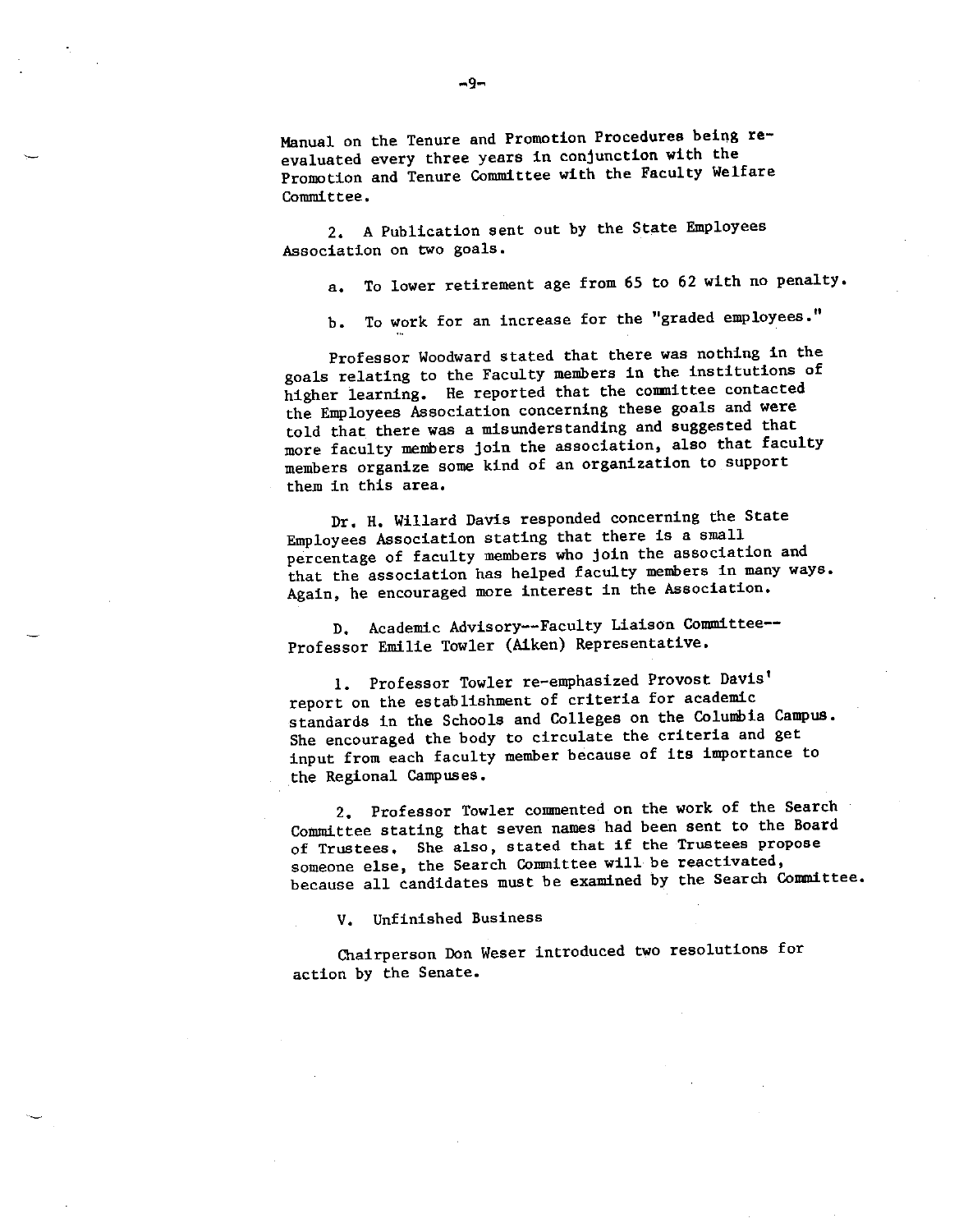#### RESOLUTION

Resolution 1 WHEREAS, William H. Patterson has devoted thirty-four years, from 1943 to the present time, in service to the University of South Carolina;

WHEREAS, From 1966 to 1974 he served as Provost of the University;

WHEREAS, From 1974 to the present time he has served as President of the University;

WHEREAS, While Provost, he was instrumental in the establishment and organization of the Regional Campus Faculty Senate in January, 1968;

WHEREAS, Through the years since he has continuously provided the Senate with his encouragement and guidance; and

WHEREAS, The Senate wishes to express their recognition and appreciation of these and his many other accomplishments;

THEREFORE BE IT RESOLVED, That William H. Patterson be henceforth regarded as an Honorary Regional Campus Senator and be accorded the rights and privileges thereof, and

BE IT FURTHER RESOLVED, That William H. Patterson be presented <sup>a</sup> signed scroll documenting this event,

Resolution 1 The resolution was approved.

Approved

·-

- Resolution 2 WHEREAS, H. Willard Davis has devoted thirty-six years, from 1941 to the present time, in service to the University of South Carolina;
	- WHEREAS., From 1972 to 1974 he served as Vice Provost for Regional **campuses;**
	- WHEREAS, From 1974 to the present time he has served as Vice President for Regional Campuses, Research and Continuing Education;
	- WHEREAS, For the last five years he has provided the Senate with his encouragement and guidance; and
	- WHEREAS, The Senate wishes to express their recognition and appreciation of these and his many other accomplishments;

THEREFORE BE IT RESOLVED, That H. Willard Davis be henceforth regarded as an Honorary Regional Campus Senator and be accorded the rights and privileges thereof; and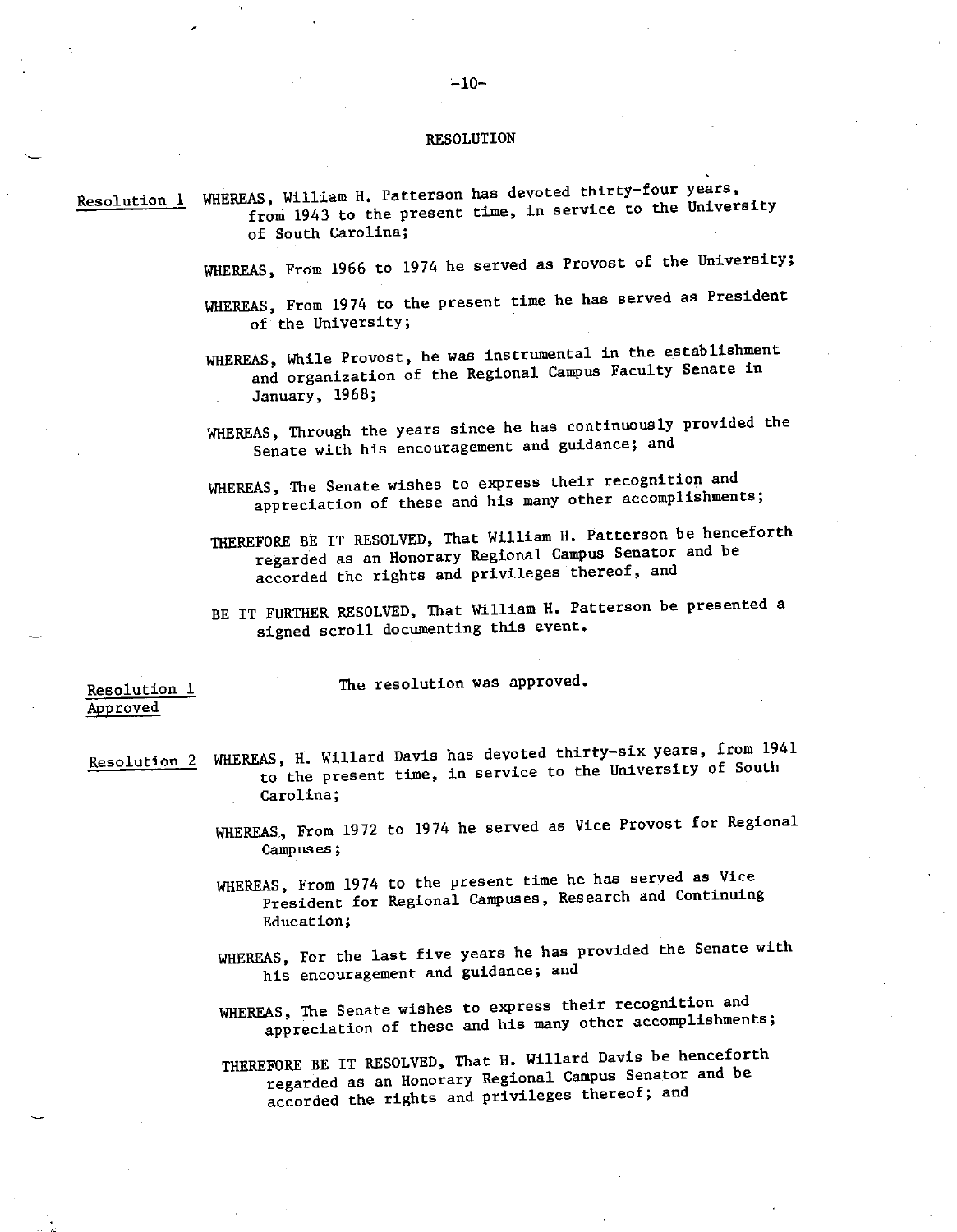-11-

BE IT FURTHER RESOLVED, That H. Willard Davis be presented a signed scroll documenting this event.

Resolution 2 Approved

The resolution was approved.

Chairperson Don Weser presented scrolls to President William H. Patterson and Dr. H. Willard Davis which were signed by all Faculty Senators.

VI. NEW BUSINESS

**Chairperson Don Weser stated no vote was necessary for**  the incoming Chairperson--Vice-Chairperson John Samaras (Lancaster).

Election of Officers and **Rep res en ta ti ves** 

There being no other nominees from the floor, the following slate of nominees were elected as Officers and Representatives :

Professor John Stine (Union), Vice-Chairperson; Professor Elizabeth Dunlap (Beaufort), Secretary; Professor Marion Preacher(Salkehatchle),, Member at Large; Dr. John Wright (Union), Library Committee; Professor Dinford Maness (Sumter), Faculty Welfare Committee; Professor Marnie **Foster (Lancaster) Curricula and New Courses; Professor Jimmie**  E. Nunnery (Lancaster), Academic Advisory and Faculty Liaison Committee.

**VII. Announcement:** 

Chairperson Don Weser expressed his thanks to everyone for cooperating during the past year. He then gave the Chair to Vice-Chairperson Samaras.

There being no other business, the meeting was adjourned.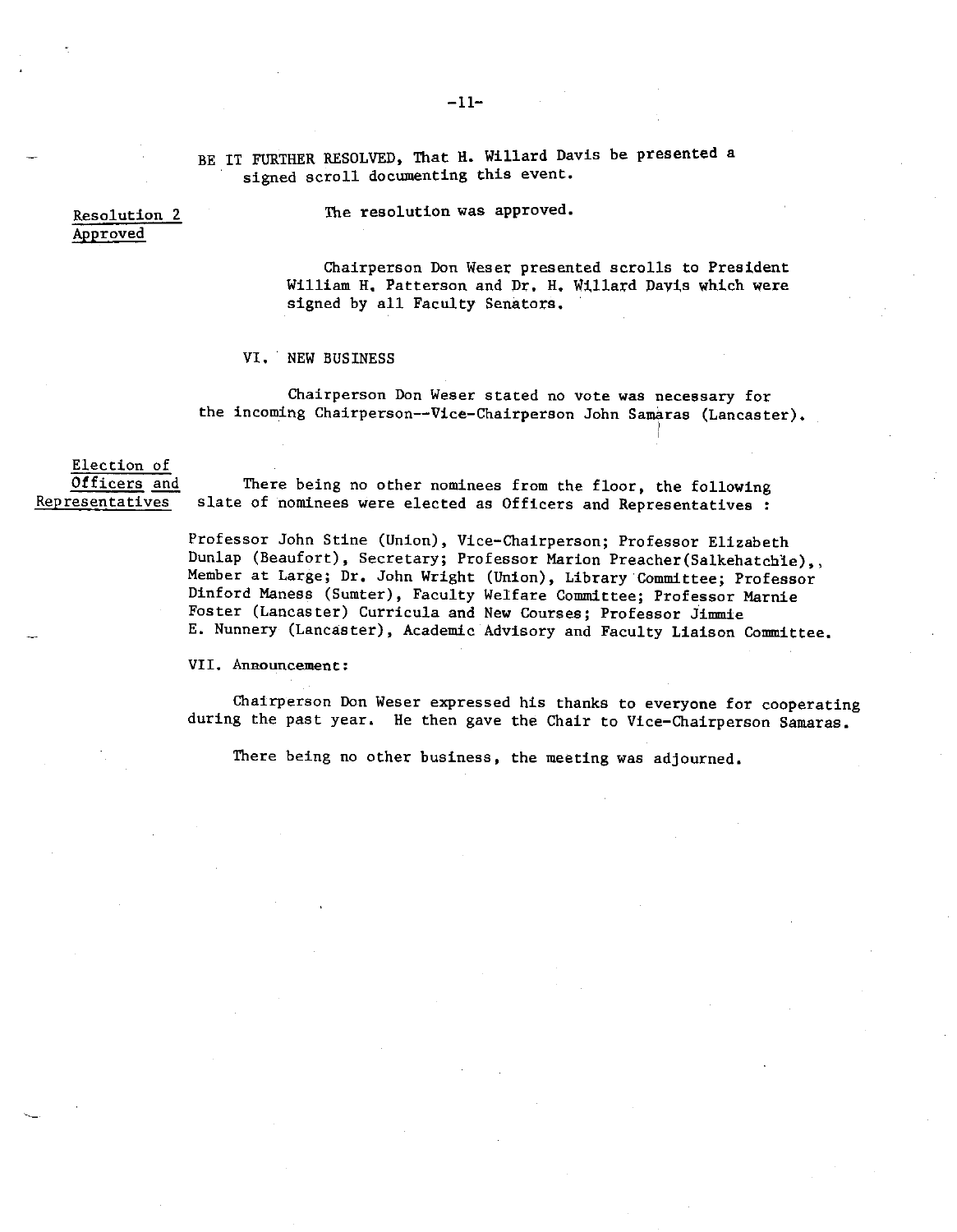## Appendix

Regression analysis describes the effect of one or more variables (such as rank or degree) on another variable (salary). Our first question was: what proportion of the observed variation in salary is explained by each of the variables we are considering? In essence, this is asking: given that I know only your rank or your degree etc., to what extent can I determine your salary? These are the results:

| Proportion of variation<br>Variable<br>in salary expained |         |  |
|-----------------------------------------------------------|---------|--|
| rank                                                      | 52%     |  |
| yrs. at USC                                               | $12 \,$ |  |
| sex                                                       | 11      |  |
| campus                                                    | 9       |  |
| field*                                                    | 9       |  |
| highest degree                                            | 5       |  |
| yrs. since highest degree                                 | ı       |  |
| race**                                                    | 0       |  |

\*All faculty except administrators and librarians were labeled as to field: arts, sciences, business, or education,

\*\*All faculty were labeled either white or. nonwhite.

These data suggest that rank is a strong determinant of one's salary, followed by years at USC, sex, etc. One's degree does not seem to strongly affect salary. However, this analysis considers each variable separately and does not allow for the fact that the variables are related to one another. For instance, sex might predict salary as well as it does because few women have doctoral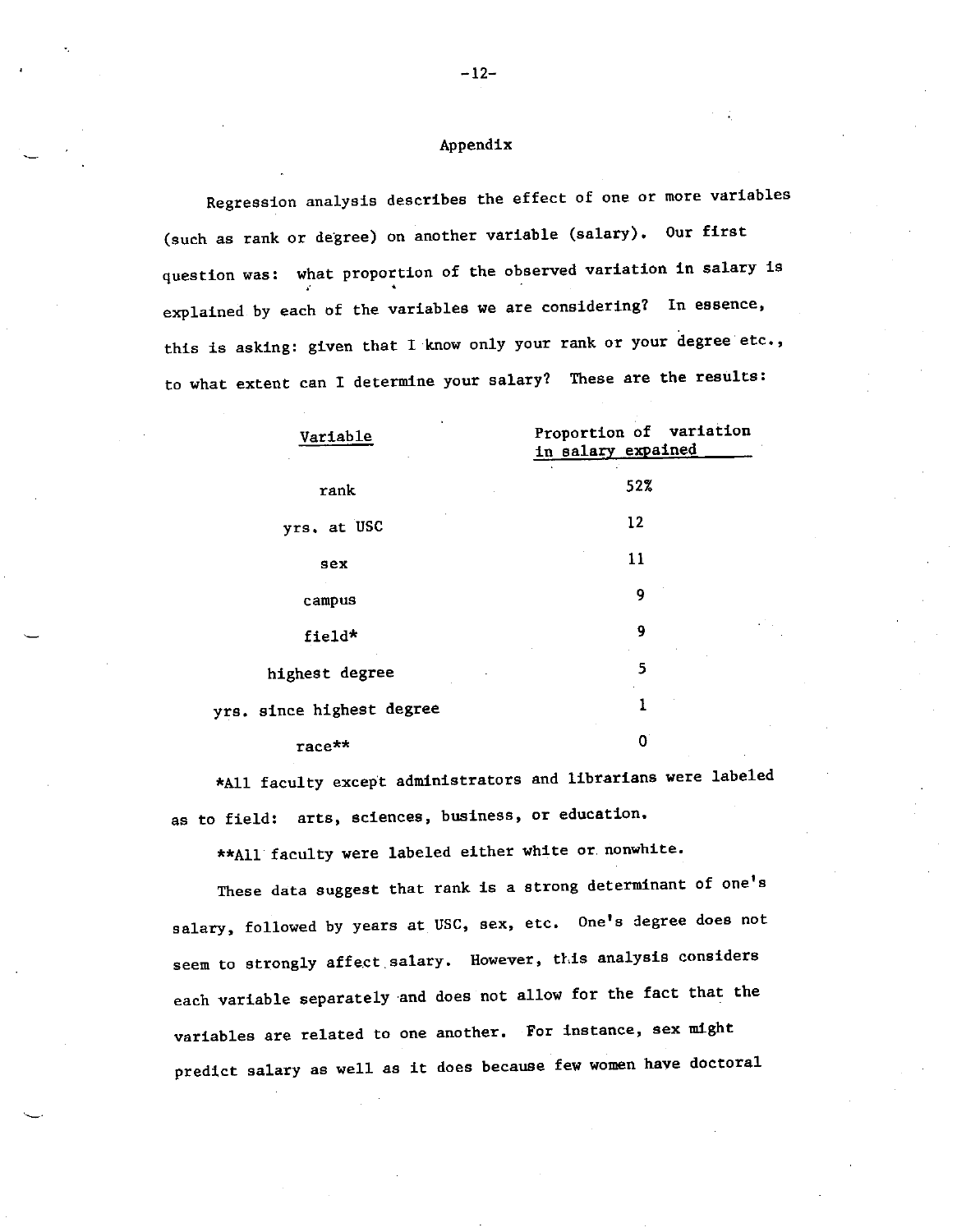degrees.

Therefore, we asked what effect does a given variable have on salary assuming that all other variables are held constant (see Table I)? The procedure used was multiple linear regression, and the data are the partial regression coefficients for the variables listed. They **are** presented in terms of the effect in dollars on one's nine-month salary. First we considered all faculty members but omitted the variable ''field'' (because administrators and librarians were not assigned a field of study). Then we considered **instructors, assistant professors, and associate professors**  only and examined all variables.